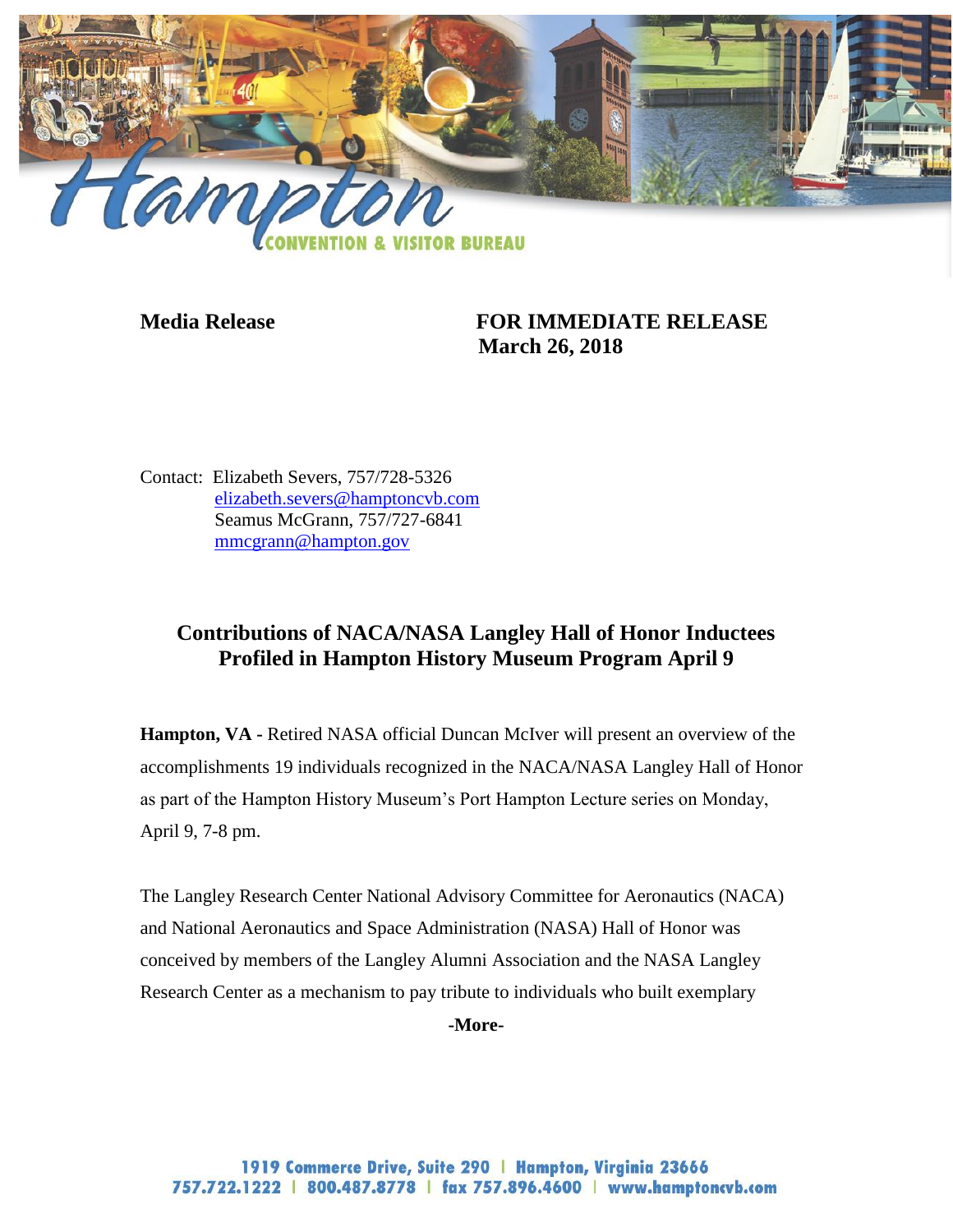## **Contributions of NACA/NASA Langley Hall of Honor Inductees Profiled in Hampton History Museum Program April 9- Page 2**

careers at Langley, persevered against the status quo when required and achieved revolutionary scientific understanding and technological progress on the frontiers of the aerospace sciences.

The Hall of Honor formally recognizes those persons whose contributions have had the most sustained and far-reaching influence on the leadership, direction, mission and capabilities of the NACA Langley Memorial Aeronautical Laboratory and NASA Langley Research Center and/or whose work at Langley enabled unprecedented and fundamental advancements in either a scientific or engineering field and made significant contributions to the United States' aerospace industry for commercial and military aircraft and/or spacecraft.

Inductees range from the engineer who conceived of the lunar orbit and rendezvous concept for landing on the moon, to the researcher whose mathematical formula made routine supersonic flight possible. This induction was held in 2015, as part of the celebration of the 100th anniversary of the NACA, which became NASA in 1958.

Honorees are Max M. Munk, Henry J. E. Reid, Pearl I. Young, Fred E. Weick, Eastman N. "Jake" Jacobs, John Stack, Theodore Theodorsen, Ira H. "S" Abbott, Robert T. Jones, John V. Becker, Samuel Katzoff, Robert R. Gilruth, John P. Reeder, W. Hewitt Phillips, John C. Houbolt, Richard T. Whitcomb, Christopher C. Kraft, Jr., Maxime A. Faget, and Eugene S. Love.

McIver went to work for the NACA Langley Memorial Laboratory in Hampton in July 1958. NACA became NASA in October of that year. He worked for NASA for 31 years, first 22 at Langley and the last 9 in NASA Headquarters. His last assignment was heading the National Aerospace Plane Program Office in NASA Headquarters. After retiring he

**-More-**